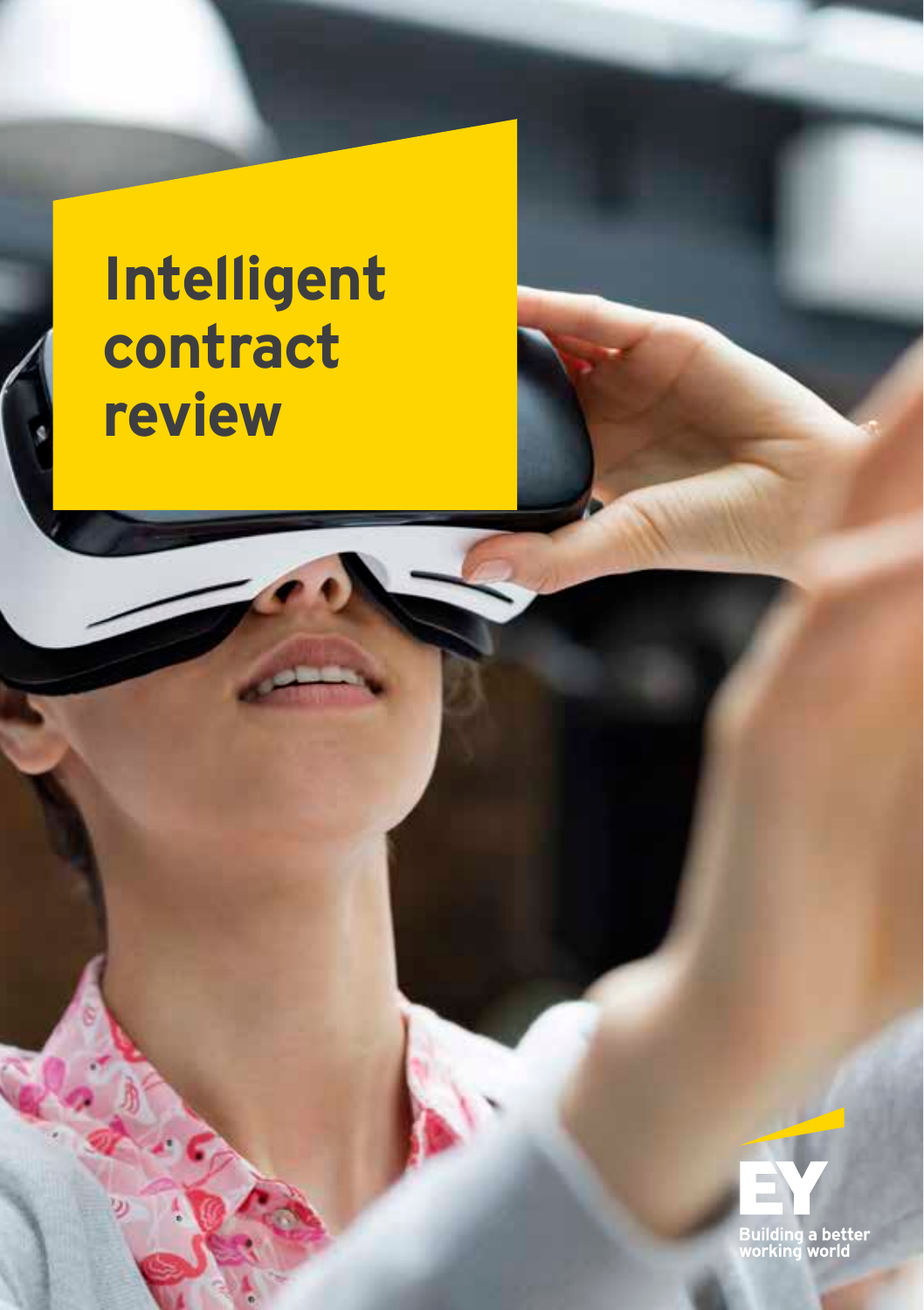Our **intelligent contract review** combines our experienced lawyers with cutting edge artificial intelligence (AI) technology to identify risks and potential rewards in datasets of varying size.

Reporting is driven by a clear, agreed methodology resulting in bespoke focused advice on the risks identified and advised remediation strategies.

### How can lawyers make business work better?

At EY, our lawyers work as integrated members of our diverse client service teams which enables us to collectively develop services, processes, systems and technologies that help our clients transform their business with the benefit of our collaborative approach.

# Artificial Intelligence enabled

Contract reviews can be costly, time consuming exercises involving large volumes of information which create a bottleneck for businesses who need to understand the nature of and risks in their dataset urgently (e.g. as a result of regulatory change or to achieve integration of a new business).

The common 'sampling' approach can easily miss hidden risks. AI is a key element of our tech-enabled approach to our intelligent contact review services to ensure those 'unknown unknowns' do not become costly surprises. AI utilises machine learning techniques, rather than key word searches, to assess and compare large volumes of documents, both against each other and against pre-learnt pattern finding algorithms, which allow the technology to conceptualise documents in context and highlight where a document differs from an accepted market or client specific norm.

# Experienced commercial lawyers

Our commercial lawyers provide legal advice throughout a business' and project's life cycle and have deep understanding across a variety of sectors. They:

- **►** Help clients identify specific questions and issues of interest and use that knowledge to further 'teach' the AI technology in order to produce a bespoke client focused result
- **►** Employ robust project management and process execution
- **►** Use the output of the AI analysis to direct our clients to specific detailed areas for remediation quickly and having avoided the risks of sampled data

# How intelligent contract review can help your business?

Our approach leverages technology to assess large volumes of contracts quickly by seeking to answer key questions such as:

- **►** Are there any deviations from standard clauses?
- ► Are there any hidden risks in the legal contracts?
- **►** Are future risks and obligations known and planned for?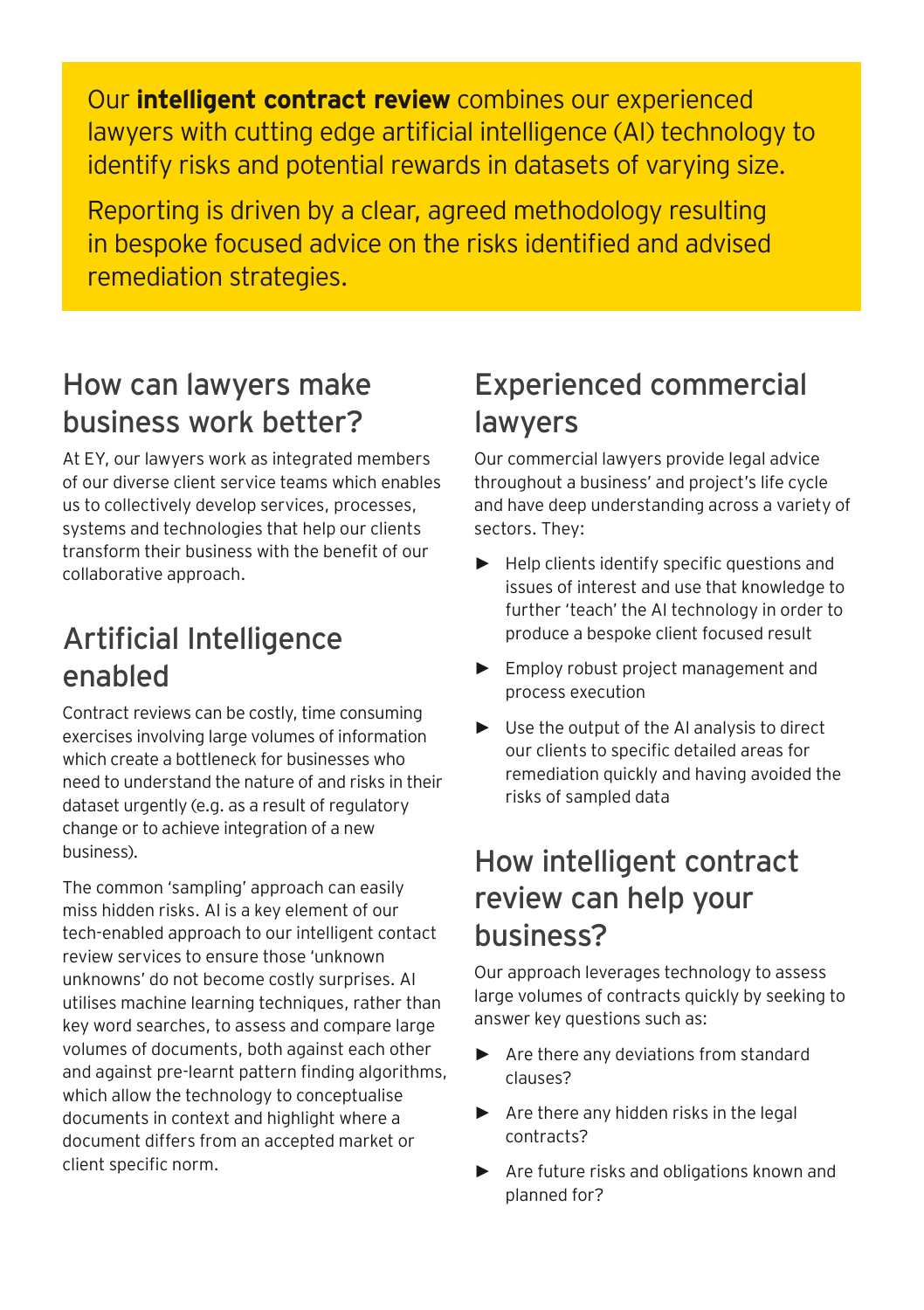



#### The benefits of AI and intelligent contract review



For more information, please contact:



#### Phil McDonnell | Associate Partner, Law

Mobile: + 44 7775 824216 Email: pmcdonnell@uk.ey.com ey.com/uk/law